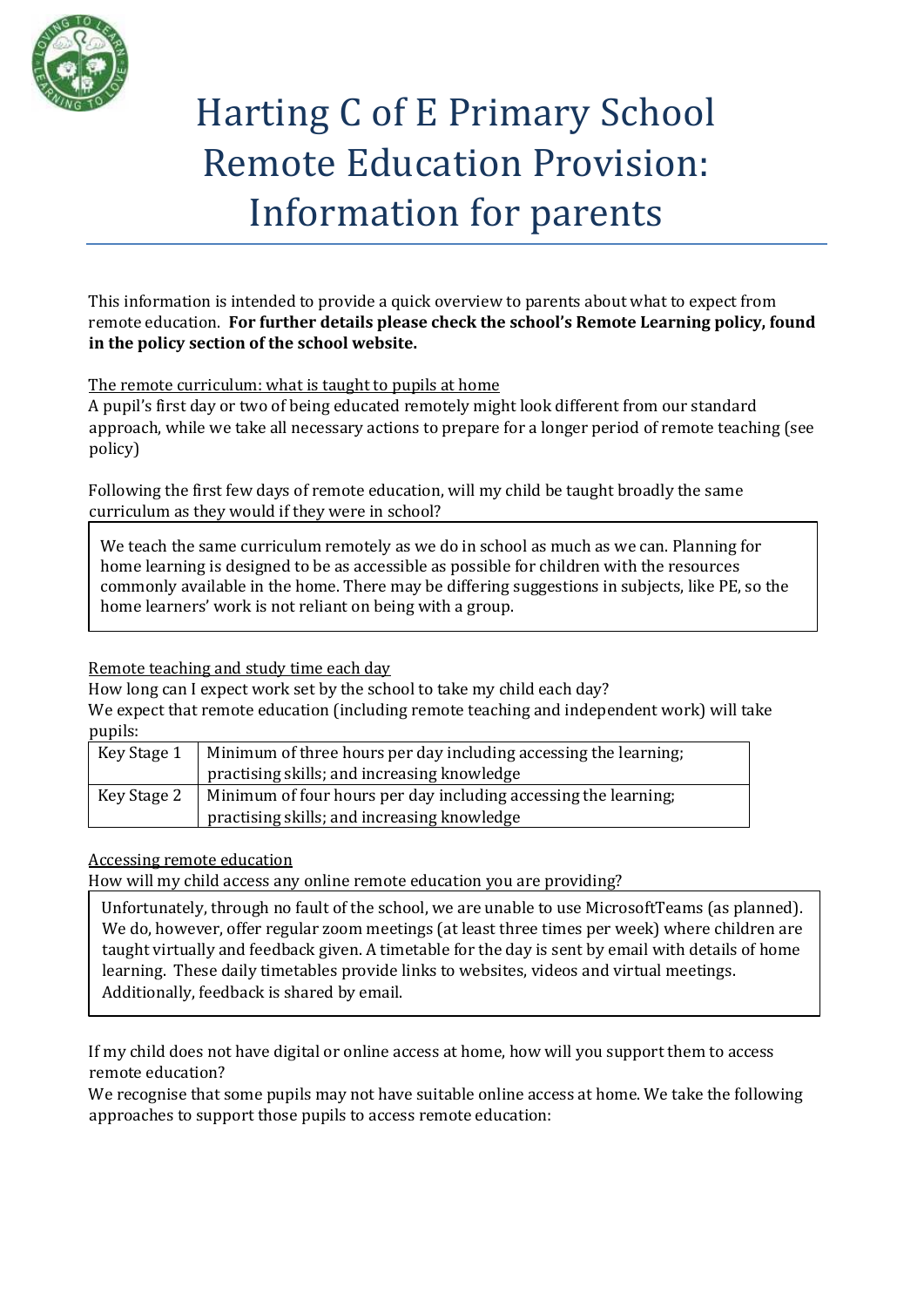We have a small allocation of DfE computers for children, along with a half class set of the school own computers, prepared for use at home. These are loaned to children with inadequate/insufficient devices. Families were surveyed in Autumn 2020 to ascertain levels of need and the school office can be contacted if circumstances have changed since this time, requiring a loan.

Most resources do not need to be printed but in circumstances where there is inadequate wi-fi, packs are provided and work exchanged daily or weekly, as appropriate.

Early readers are given weekly packs of reading scheme books and some maths resources for home use.

How will my child be taught remotely?

We use a combination of the following approaches to teach pupils remotely:

- Some regular live teaching (online lessons) via zoom with class teacher either as feedback from previous learning, to move thinking on, or to introduce new knowledge/skills. We recognise that for some families live lessons are not always accessible due to demands on wi-fi at certain times of the day
- A mixture of recorded lessons, video/audios, links to commercially available websites and other resources, provided by a range of providers are used. This may include the school's own teaching, Oak Academy, BBC Bitesize, NCTEM, White Rose, Phonics play, etc
- Packs of maths and some other resources plus reading scheme books are shared and exchanged weekly eg whiteboards, pens, number lines, etc

# Engagement and feedback

What are your expectations for my child's engagement and the support that we as parents and carers should provide at home?

Children are expected to engage regularly with zoom meetings, as wi-fi and parents' availability allows, and to complete most work. Teaching staff will feedback on specific pieces of work using this method or via email. This may be individually or to groups, as appropriate. Work received informs future planning.

Parents will need to supervise their children but independent work should also be encouraged. Primary aged children need guidance or support in reading the daily timetable and also be provided with opportunities to play between activity and have breaks.

To keep children safe, there is a commitment for parents to be present during zoom meetings but not to become involved unless there is a need to shut down a meeting urgently.

How will you check whether my child is engaging with their work and how will I be informed if there are concerns?

Teaching staff will record the amount of work received and the frequency of engagement in zoom meetings. Teachers will review the children's engagement at weekly meetings and inform the Head of any concerns. The approach to poor engagement will vary, depending on the particular circumstances and the child's needs.